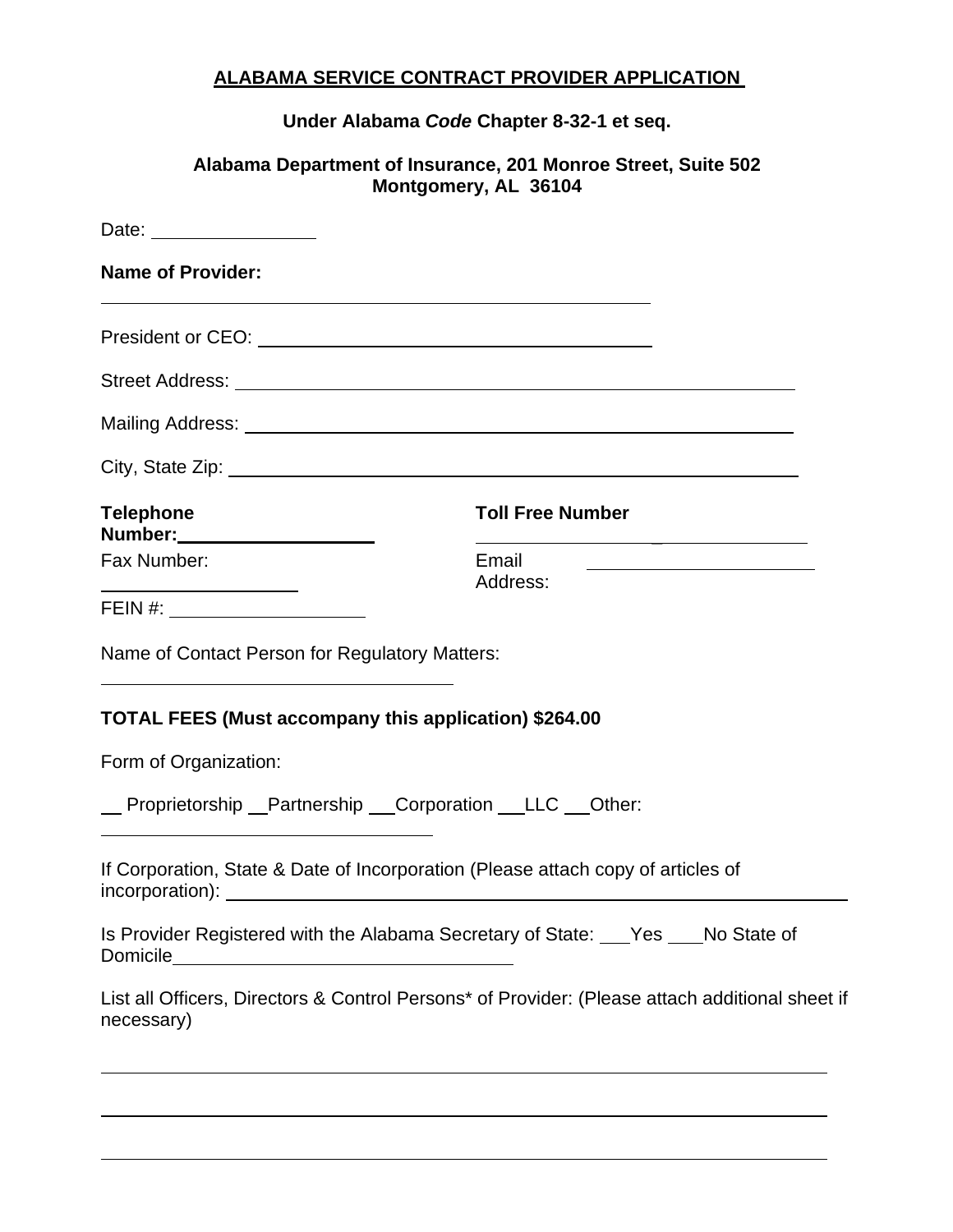Note: A Control Person is any person who is a partner (other than a limited partner), officer, director, or anyone having an ownership interest of 5% or more of the Provider, whether that person is an individual or other entity.

Types of Warranties or Service Contracts to be offered by Provider:

Home Warranties/Service Contracts

Service Contracts

Consumer Goods Warranties/Service Contracts

List each service contract subject to Title 8, Chapter 32, Alabama Code submitted for filing with this application. (Include a complete specimen copy of each contract.)

2.

INDICATE THE METHOD USED TO MEET THE FINANCIAL SECURITY REQUIREMENT UNDER SECTION 8-32-3, Code of Alabama:

REIMBURSEMENT INSURANCE POLICY

OR FUNDED RESERVE ACCOUNT AND **FINANCIAL SECURITY DEPOSIT** 

OR S100 MILLION MINIMUM NET WORTH (attach current audited financial statement)

OR  $\Box$  SURPLUS LINES INSURANCE POLICY (please attach copy)

"IF THE FUNDED RESERVE ACCOUNT AND FINANCIAL SECURITY DEPOSIT ARE BEING USED TO MEET THE FINANCIAL SECURITY REQUIREMENT, INDICATE WHICH TYPE IS PLACED IN TRUST WITH THE COMMISSIONER:

SURETY BOND (please attach)

□SECURITIES ELIGIBLE FOR DEPOSIT (Contact Department for deposit instructions)

DEPOSIT OF CASH OR EQUIVALENT (Contact Department for deposit instructions)

LETTER OF CREDIT (please attach)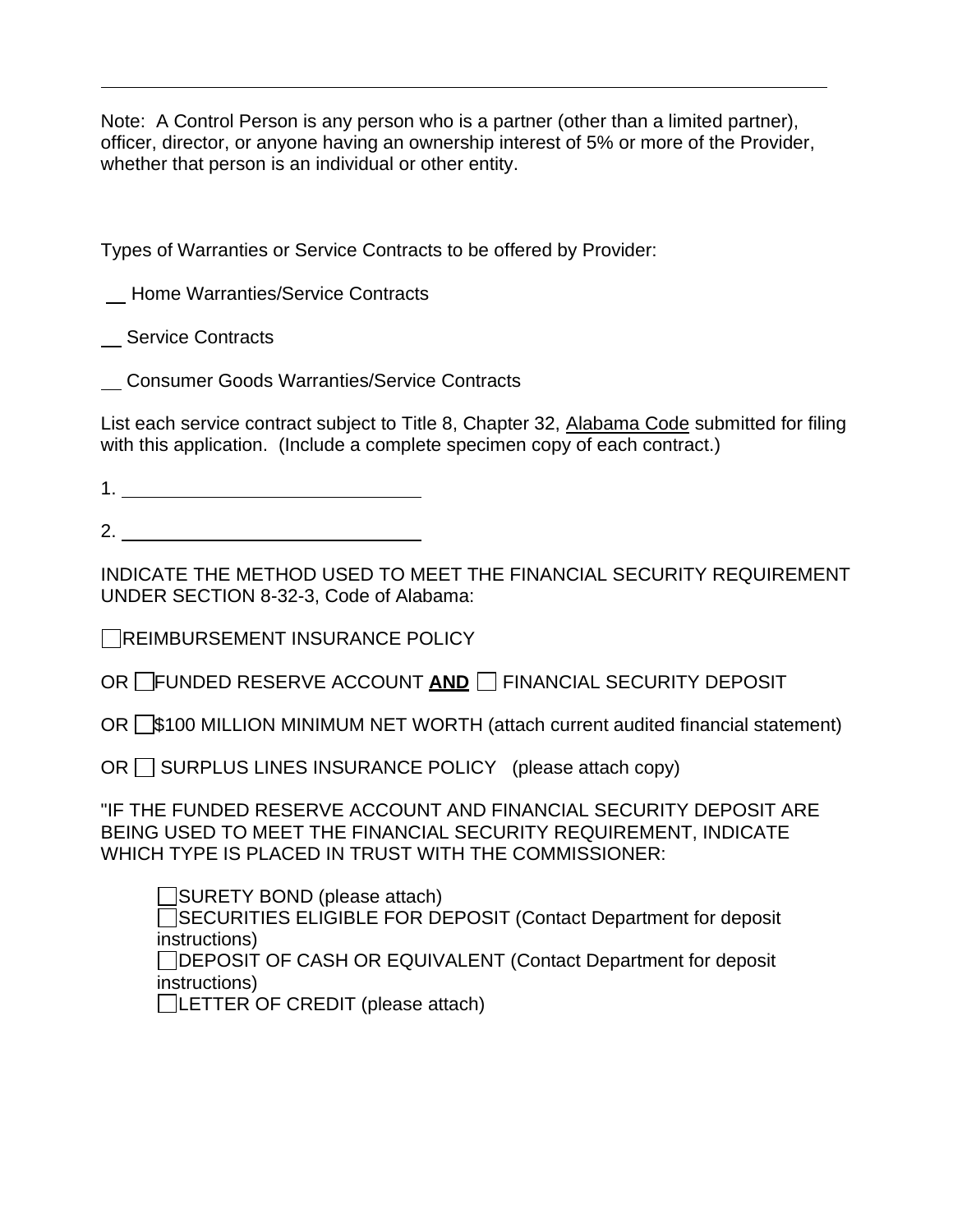**Please provide us with the following addresses**

| Toll Free Number____________________________              |                                                          |
|-----------------------------------------------------------|----------------------------------------------------------|
|                                                           |                                                          |
|                                                           |                                                          |
|                                                           |                                                          |
|                                                           | Mailing Address Contact Name____________________________ |
|                                                           | <b>Phone</b>                                             |
|                                                           |                                                          |
|                                                           |                                                          |
| Number___________________________                         |                                                          |
|                                                           |                                                          |
|                                                           |                                                          |
|                                                           | Email <b>Email</b>                                       |
|                                                           |                                                          |
| <b>Company Renewal Contact Contact Name</b>               |                                                          |
|                                                           |                                                          |
|                                                           |                                                          |
| Number_                                                   |                                                          |
| <u> 1989 - Johann Barnett, fransk politiker (d. 1989)</u> | Fax                                                      |
|                                                           |                                                          |
|                                                           | Email <b>Email</b>                                       |
|                                                           |                                                          |
|                                                           |                                                          |
|                                                           | <b>Local Alabama Representative</b>                      |
|                                                           | Contact Name Street                                      |
|                                                           |                                                          |
|                                                           |                                                          |
|                                                           |                                                          |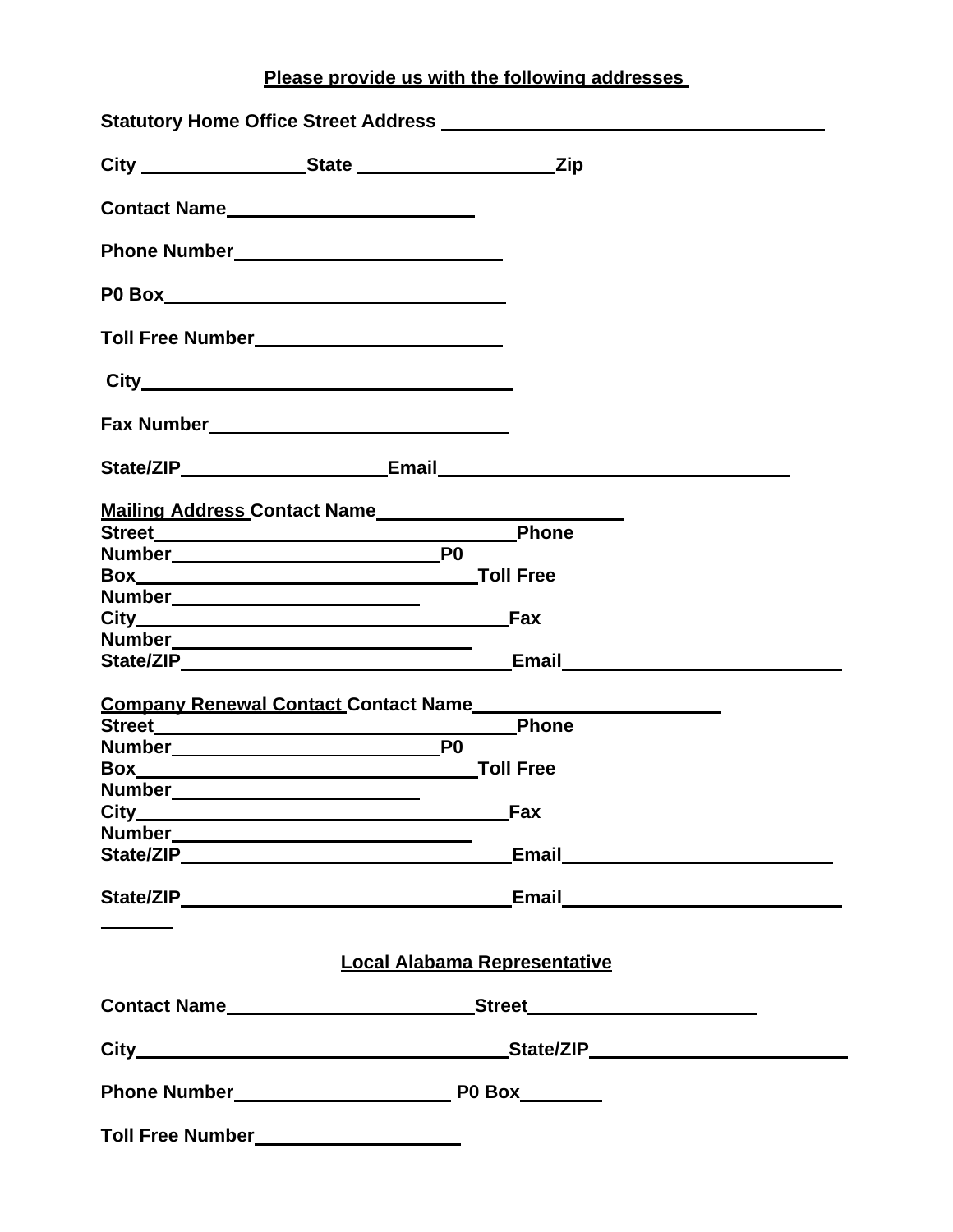| Street <u>and the state of the state of the state of the state of the state of the state of the state of the state of the state of the state of the state of the state of the state of the state of the state of the state of th</u> |
|--------------------------------------------------------------------------------------------------------------------------------------------------------------------------------------------------------------------------------------|
|                                                                                                                                                                                                                                      |
|                                                                                                                                                                                                                                      |
|                                                                                                                                                                                                                                      |
|                                                                                                                                                                                                                                      |
|                                                                                                                                                                                                                                      |
| Fax Number___________________________________                                                                                                                                                                                        |
| Registered Agent for service of process in Alabama Department of Insurance                                                                                                                                                           |
|                                                                                                                                                                                                                                      |
|                                                                                                                                                                                                                                      |
|                                                                                                                                                                                                                                      |
|                                                                                                                                                                                                                                      |
|                                                                                                                                                                                                                                      |
|                                                                                                                                                                                                                                      |

**Other States Where Provider Offers Warranties/Service Contracts:** 

**(attach additional sheet if necessary)**

**Please answer the following questions for the Provider and each Officer, Director and Control Person (collectively referred to as "you" in the following questions). If the answer to any question is yes, please attach a dated and signed explanation and include copies of all pertinent documents.**

**1. Have any of you ever been denied a license or authority to act as a Service Contract or Warranty Provider or had a license or authority to act as a Service**